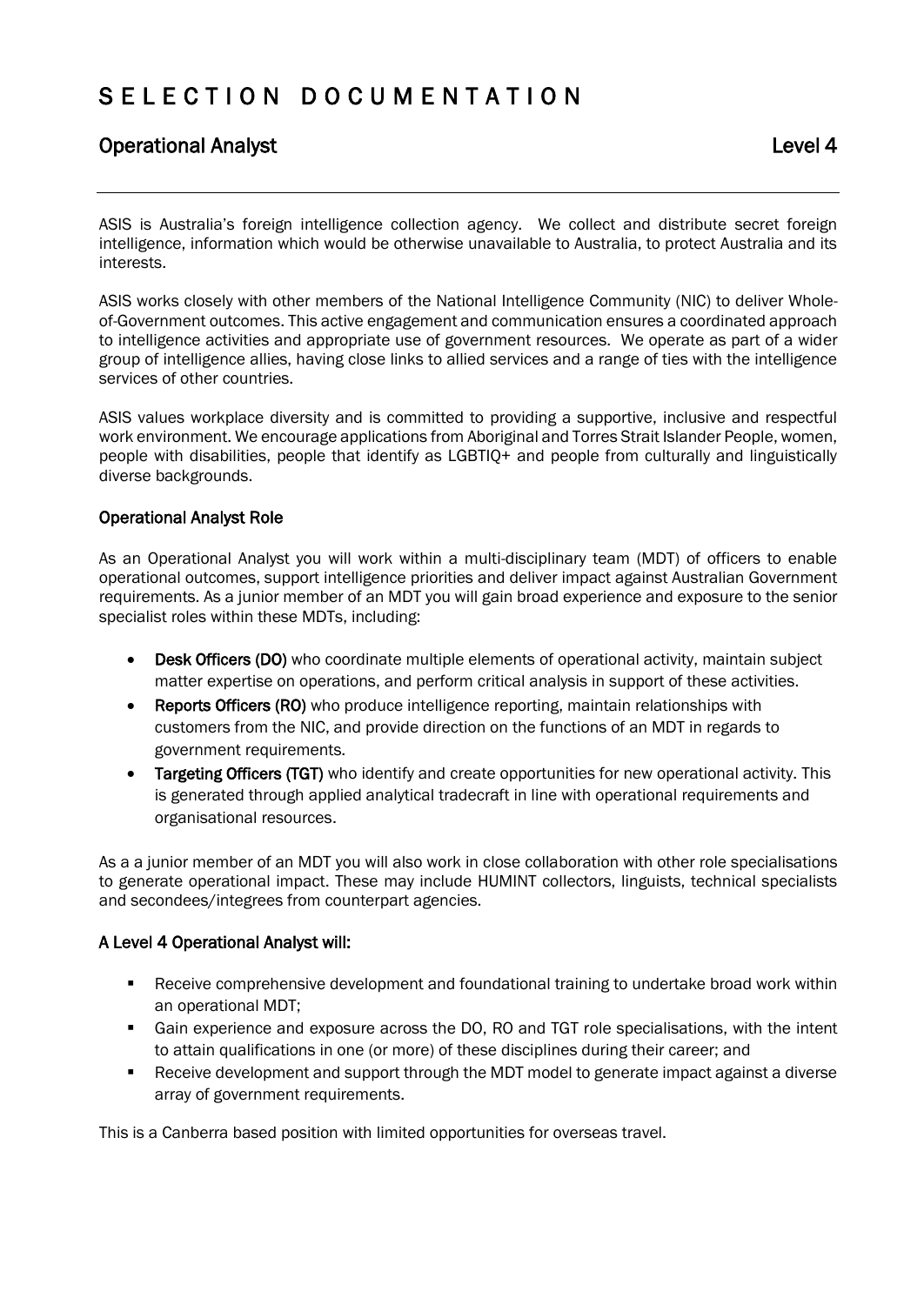#### Key Responsibilities and Tasks:

- Under the direction of experienced role specialists, conduct basic operational analysis including:
	- critical analysis, risk management, and validation of operational activity.
	- quality assurance and enhancement of intelligence reporting.
	- development of actionable leads for new activity.
- Support role specialists through collaboration with other MDTs, overseas offices, and other areas of the organisation to ensure activity achieves a collective goal.
- Establish and maintain productive working relationships with representatives of the NIC, Five Eyes partners, and other Australian Government departments to ensure ASIS operations achieve outcomes which have an impact upon Australian Government Intelligence Missions (AIMs).
- Develop and maintain subject matter expertise relevant to the ASIS operational environment, and develop an understanding of how different specialisations within an MDT contribute to delivering operational impact.
- Identify and contribute to the management and mitigation of risk, and ensure compliance with relevant legislation and regulations is maintained

#### Other functions:

- Contribute to workforce capability development through sharing organisational subject matter and technical expertise on the operating environment for overseas offices, operational capability and resources, and existing cases.
- **•** Draft, prepare and deliver written and oral briefs, as required, for the senior executive and, on behalf of the senior executive, for Government.
- **Assist other disciplines/specialisations with operational analysis in response to prioritises.**
- **Assist with other support duties as necessary.**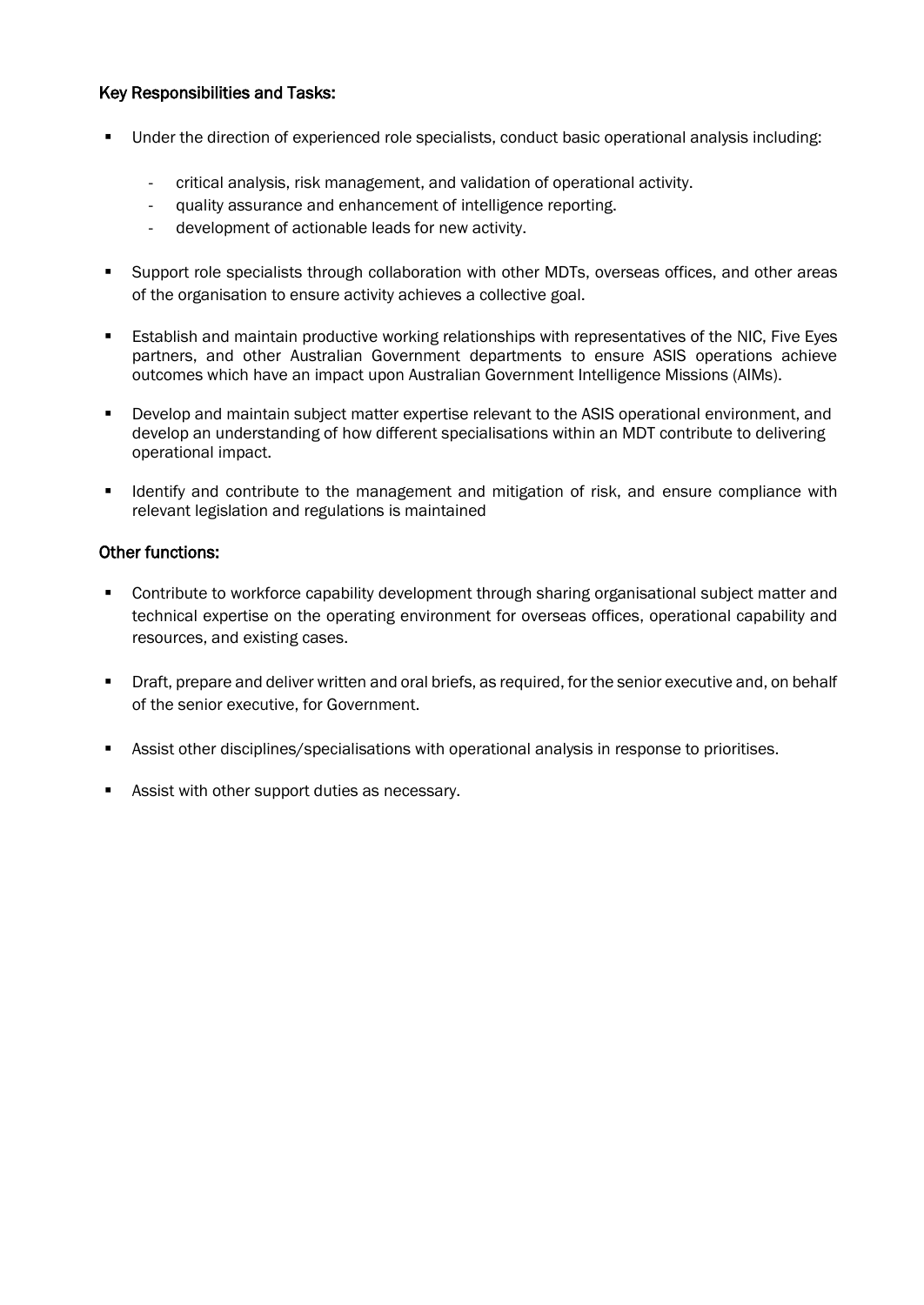## EDUCATION / QUALIFICATIONS / EXPERIENCE

The following education, qualifications and/or experience will be highly regarded:

#### **Essential**

- Sound written and verbal communication skills, with an ability to produce clear, accurate, and impactful advice;
- Demonstrated potential to work in a high tempo operational environment;
- Demonstrated aptitude for critical and creative thinking;
- **Demonstrated awareness of techniques or technology to assist the collection, mining,** manipulation, fusing, exploitation and visualisation of information; and
- Demonstrated aptitude to undertaken open source (internet) research.

## **Beneficial**

- **Specialist knowledge of relevant geographic, thematic or technical subjects;**
- **•** Demonstrated experience in researching and analysis;
- Relevant tertiary qualifications or work/life experience;
- Transferrable work background (e.g. other government agencies, private industry, National Intelligence Community, military, police, and other intelligence related roles); and
- Other relevant skills/expertise (e.g. foreign language expertise).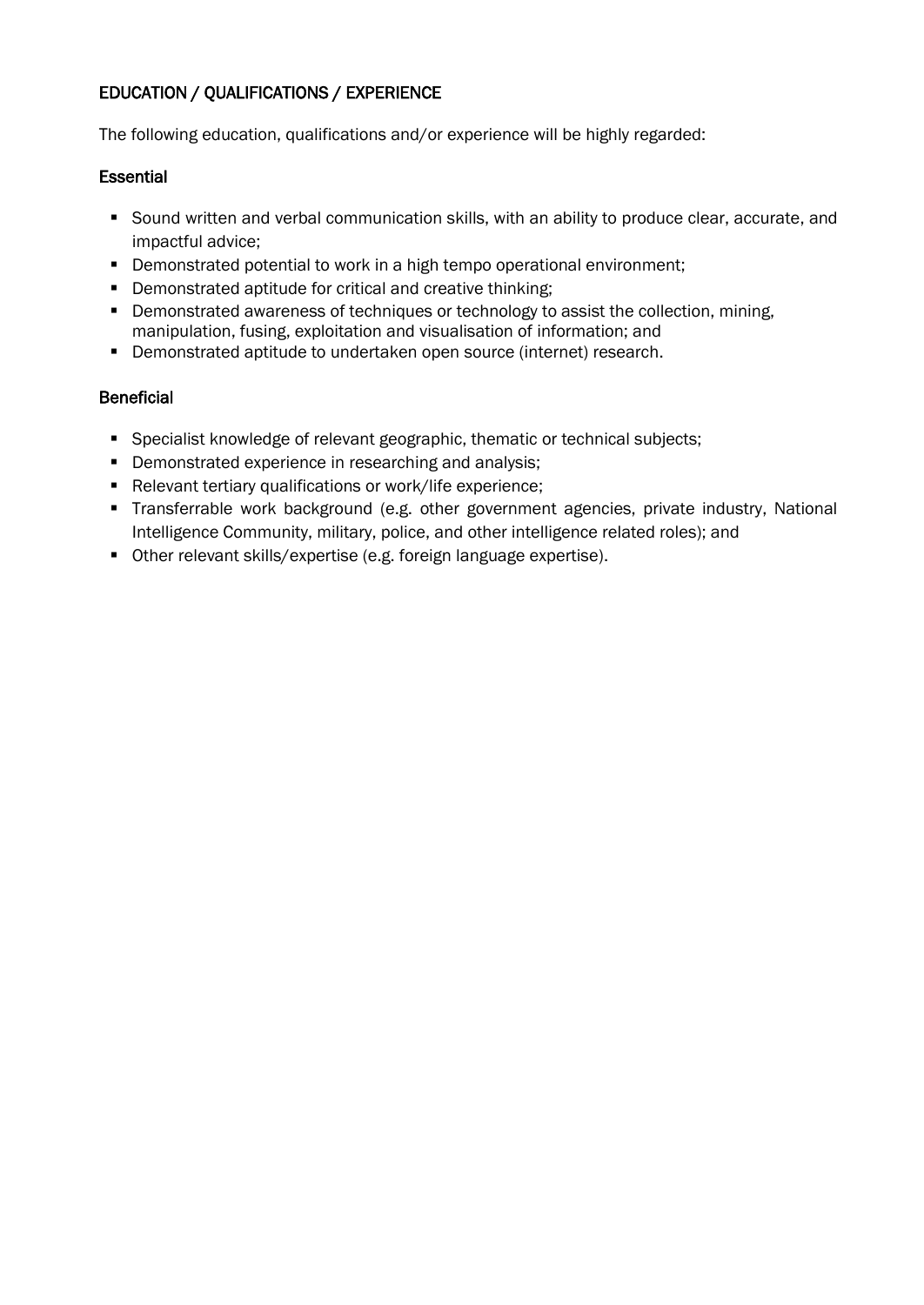## SELECTION CRITERIA

Candidates are encouraged to consider the below selection criteria when preparing their responses in the online application, as each candidate will be assessed on their ability to demonstrate behaviours aligned to the competencies for the position.

#### Supports strategic direction

- Supports shared purpose and direction;
- Harnesses information and opportunities; and
- Shows judgment, intelligence and common sense.

#### Achieves Results

- Identifies and uses resources wisely;
- Applies and builds professional expertise;
- Responds positively to change; and
- Takes responsibility for managing work projects to achieve results.

#### Support Productive Working Relationships

- Nurtures internal and external relationships;
- Listens to, understands and recognises the needs of others;
- Values individual differences and diversity; and
- Shares learning and supports other.

#### Displays personal drive and integrity

- Demonstrates public service professionalism and probity;
- Engages with risk and shows personal courage:
- Commits to action;
- Promotes and adopts a positive and balanced approach to work; and
- Demonstrates self-awareness and a commitment to personal development.

#### Communicates with Influence

- Communicates clearly:
- Listens, understands and adapts to audience; and
- Negotiates confidently.

#### Job Specific Requirements

- Demonstrates basic data literacy;
- Demonstrates critical thinking and a structured approach to solve problems; and
- Demonstrates basic open source (internet) and social media research skills.

For more information on the ILS, tips on applying for jobs in the Australian Public Service, go to the APSC website found at [www.apsc.gov.au.](http://www.apsc.gov.au/)